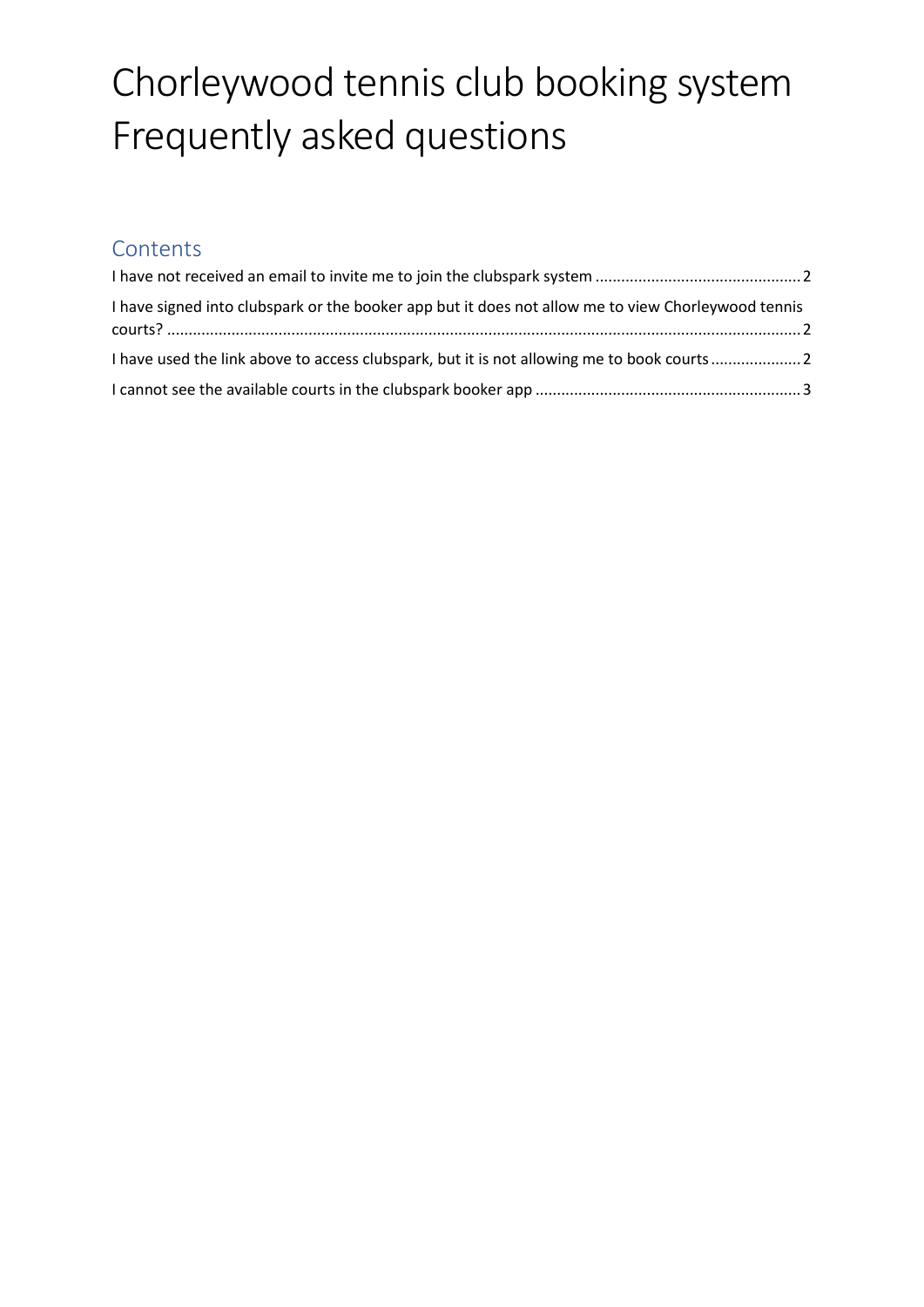#### <span id="page-1-0"></span>I have not received an email to invite me to join the clubspark system

Please check your junk email folder. The emails should be sent out by 17<sup>th</sup> July 2020, so if you haven't received yours by then please let lynda know[, heritylynda@aol.com,](mailto:heritylynda@aol.com) and she can send you a new link.

## <span id="page-1-1"></span>I have signed into clubspark or the booker app but it does not allow me to view Chorleywood tennis courts?

You need to use the link that was sent to you in the email from clubspark inviting you to join Chorleywood. This link is specific to you, and without this clubspark will not know that you are linked to Chorleywood. You will need to clink on the link and then register/login with clubspark.

Invitation to Chorleywood LTC on ClubSpark



# <span id="page-1-2"></span>I have used the link above to access clubspark, but it is not allowing me to book courts

There are multiple ways of logging into clubspark, either with a clubspark username and password, or by using your existing LTA, Facebook, Google or Microsoft accounts.

#### **Chorleywood LTC**

| Sign in to book a court or manage your upcoming bookings<br>Haven't created an account? Click here |  |                |            |  |  |
|----------------------------------------------------------------------------------------------------|--|----------------|------------|--|--|
|                                                                                                    |  |                |            |  |  |
| Email address                                                                                      |  | ż              | <b>LTA</b> |  |  |
| Password                                                                                           |  | f              | Facebook   |  |  |
| Remember me?                                                                                       |  | $\overline{8}$ | Google     |  |  |
| Forgotten your password?                                                                           |  | ÷              | Microsoft  |  |  |

However, the method you used to first login to clubspark when following the link in the invitation email must be used as the login method when trying to access the court booking system in all future log in attempts